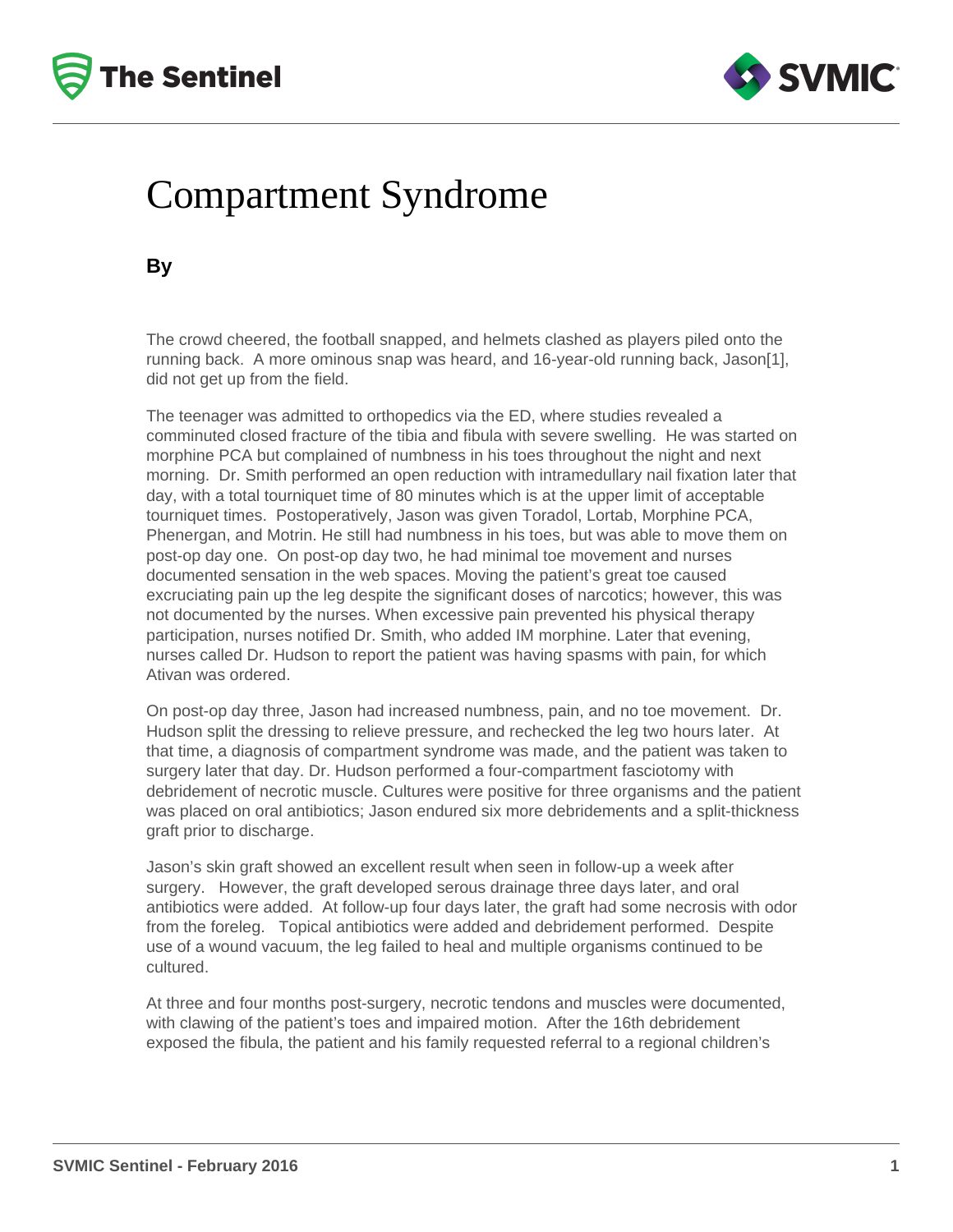



hospital. Five months after the initial surgery, workup there revealed poor sensation and motion, poor wound healing, and probable chronic osteomyelitis. (He required four more debridements during this process, for a total of 22.) Options were discussed with the patient and family, including free flaps, exchange nailing to promote bone healing, or below-the-knee amputation (BKA). After contemplation, Jason chose BKA in order to resume some mobility and prevent the need for multiple surgeries.) Eight months after the injury, Jason underwent amputation and was fitted with the initial prosthesis two months later. Twelve months after the accident, the crowd cheered as Jason—wearing a prosthetic leg—ran onto the field with the football team. A lawsuit against the orthopedist and the hospital followed.

What went wrong, and could this tragic outcome have been avoided? Experts agreed that because of Jason's age, long use of tourniquet, and placement of hardware, he was at high risk of developing compartment syndrome (CS). Experts opined that the orthopedist did not write specific orders for vascular checks, movement, sensation, extreme pain, or for notifying him immediately of status changes. He should not have assumed the nurses were familiar with signs of CS. The orthopedist charted that the patient should get out of bed and might go home the day following surgery; thus, the nursing staff was not on high alert for problems - even if they knew the warning signs.

Experts also testified that in a patient with high levels of pain despite narcotics, a surgeon should add CS to the differential diagnoses, if not already under consideration. No investigation was made by the orthopedist when informed of the extreme pain. Once on the radar, the diagnosis of CS should be actively pursued and definitively ruled out rather than taking a wait and see approach. The standard of care required the orthopedist to assume that the intense pain was from muscle ischemia due to CS until proven otherwise. The window of opportunity is as little as three hours to prevent catastrophic damage. Unfortunately, this patient had a 24- to 48-hour delay in diagnosis and suffered a total of 22 debridements prior to amputation.

Compartment syndrome is a challenging diagnosis to make in a timely fashion, and it requires a high index of suspicion. Because the consequences of an untimely diagnosis are often severe, these cases are fraught with sympathy and hindsight bias. In this case, experts were found to support both sides, but the majority of the expert reviews indicated that the diagnosis should have been made sooner. Had the care not been compromised by lack of diligent inquiry and poor communication between staff and surgeons, this young man may have had a very different outcome.

[1] All names have been changed.